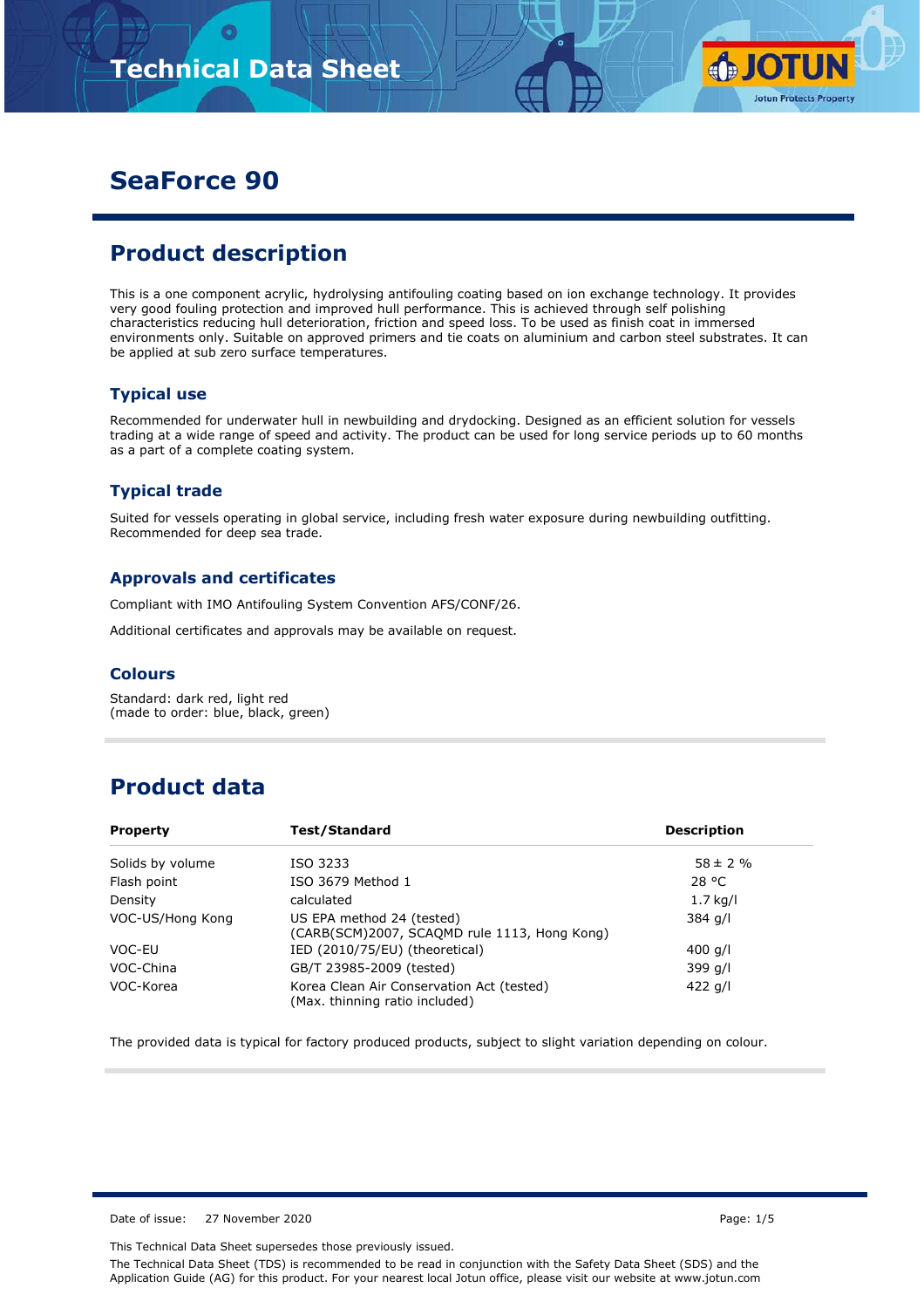

### **Film thickness per coat**

#### **Typical recommended specification range**

| Dry film thickness         |  | 75 - 175 µm  |                               |
|----------------------------|--|--------------|-------------------------------|
| Wet film thickness         |  | 130 - 300 µm |                               |
| Theoretical spreading rate |  |              | $7.7 - 3.3$ m <sup>2</sup> /l |

Max total DFT for multiple coats in the antifouling system: 500 µm

# **Surface preparation**

To secure lasting adhesion to the subsequent product all surfaces shall be clean, dry and free from any contamination.

#### **Surface preparation summary table**

|                  |                                                                                                                                                                                                                                                                                                         | <b>Surface preparation</b>                                                                                                                                                                                                                                                                              |  |  |  |
|------------------|---------------------------------------------------------------------------------------------------------------------------------------------------------------------------------------------------------------------------------------------------------------------------------------------------------|---------------------------------------------------------------------------------------------------------------------------------------------------------------------------------------------------------------------------------------------------------------------------------------------------------|--|--|--|
| <b>Substrate</b> | Minimum                                                                                                                                                                                                                                                                                                 | Recommended                                                                                                                                                                                                                                                                                             |  |  |  |
| Coated surfaces  | New tie coat or new antifouling:<br>Remove any contamination that could<br>interfere with the intercoat adhesion.<br>Exceeding maximum recoat intervals<br>will require cleaning/abrading and/or<br>application of additional coats,<br>depending on condition.<br>Aged antifouling with leached layer: | New tie coat or new antifouling:<br>Remove any contamination that could<br>interfere with the intercoat adhesion.<br>Exceeding maximum recoat intervals<br>will require cleaning/abrading and/or<br>application of additional coats,<br>depending on condition.<br>Aged antifouling with leached layer: |  |  |  |
|                  | Removal by thorough fresh water<br>washing at minimum nozzle pressure<br>200 bar.                                                                                                                                                                                                                       | Removal by thorough fresh water<br>washing at minimum nozzle pressure<br>340 bar.                                                                                                                                                                                                                       |  |  |  |

# **Application**

#### **Application methods**

The product can be applied by

| Spray:  | Use airless spray.                                                           |
|---------|------------------------------------------------------------------------------|
| Brush:  | May be used. Care must be taken to achieve the specified dry film thickness. |
| Roller: | May be used. Care must be taken to achieve the specified dry film thickness. |

Date of issue: 27 November 2020 **Page: 2/5** 

This Technical Data Sheet supersedes those previously issued.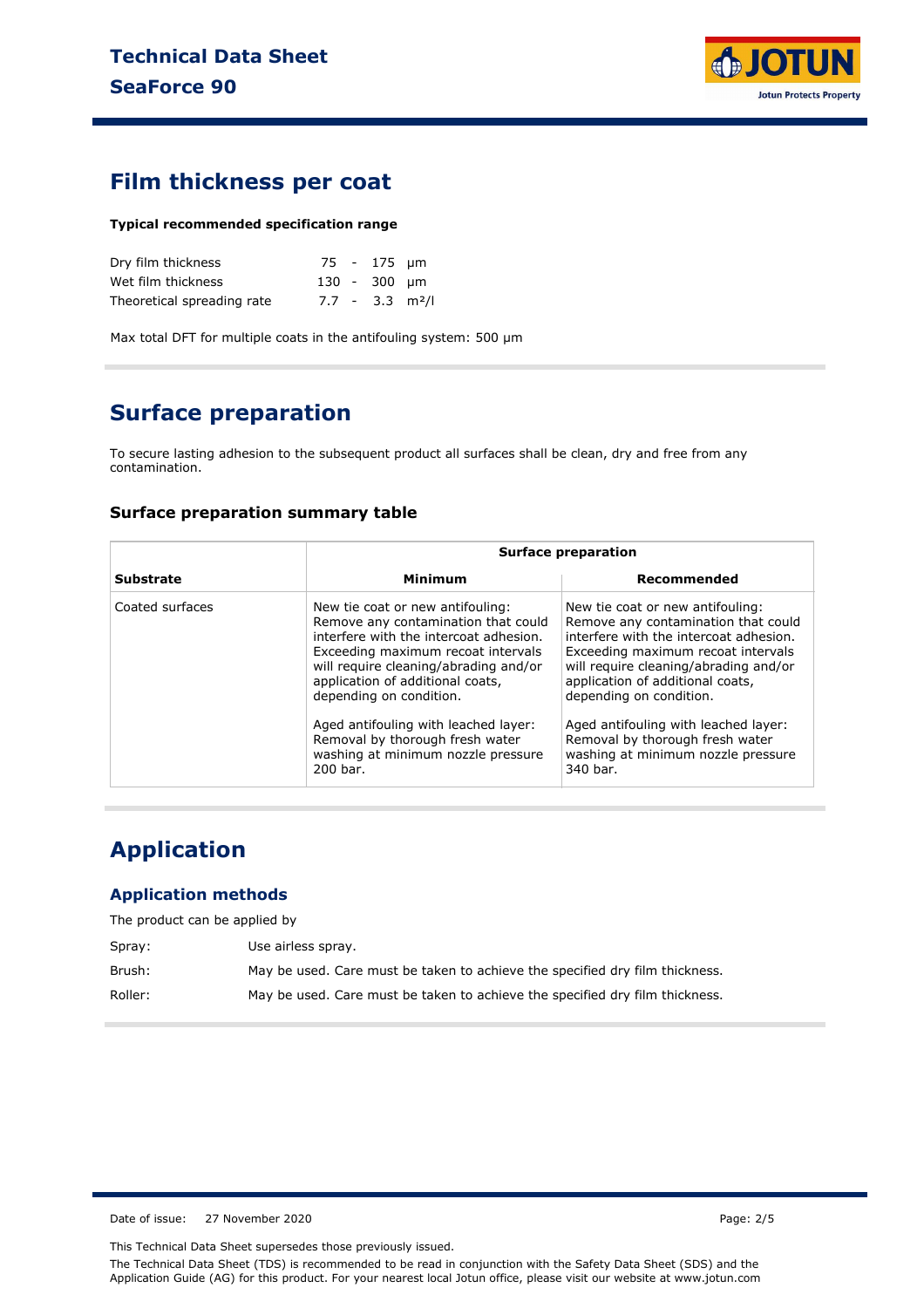

### **Product mixing**

Single pack

#### **Thinner/Cleaning solvent**

Thinner: Jotun Thinner No. 7

#### **Guiding data for airless spray**

| Nozzle tip (inch/1000):       | $21 - 31$        |
|-------------------------------|------------------|
| Pressure at nozzle (minimum): | 150 bar/2100 psi |

### **Drying and Curing time**

| Substrate temperature     |      |     | $-10\degree$ C $0\degree$ C $5\degree$ C $10\degree$ C $23\degree$ C $40\degree$ C |        |      |  |
|---------------------------|------|-----|------------------------------------------------------------------------------------|--------|------|--|
| Surface (touch) dry       | 5 h  | 2 h | 1 h 45 min 30 min 30 min                                                           |        |      |  |
| Dry to over coat, minimum | 48 h |     | 36h 12h 9h 7h                                                                      |        | .6 h |  |
| Dried/cured for immersion | 48 h |     | 36h 12h 12h                                                                        | - 10 h | R h  |  |

For maximum overcoating intervals, refer to the Application Guide (AG) for this product.

When three or more antifouling coats are applied in rapid succession it is recommended to double the time for immersion.

Drying and curing times are determined under controlled temperatures and relative humidity below 85 %, and at average of the DFT range for the product.

Surface (touch) dry: The state of drying when slight pressure with a finger does not leave an imprint or reveal tackiness.

Dry to over coat, minimum: The recommended shortest time before the next coat can be applied.

Dried/cured for immersion: Minimum time before the coating can be permanently immersed in sea water.

### **Recommended type of primer**

Anticorrosive primer system suitable for purpose. Recommended tie coat for the subsequent antifouling coat is: Safeguard Universal ES Safeguard Plus

# **Packaging (typical)**

|             | Volume   | <b>Size of containers</b> |  |  |
|-------------|----------|---------------------------|--|--|
|             | (litres) | (litres)                  |  |  |
| SeaForce 90 | 20       | 20                        |  |  |

Date of issue: 27 November 2020 **Page: 3/5** 

This Technical Data Sheet supersedes those previously issued.

The Technical Data Sheet (TDS) is recommended to be read in conjunction with the Safety Data Sheet (SDS) and the Application Guide (AG) for this product. For your nearest local Jotun office, please visit our website at www.jotun.com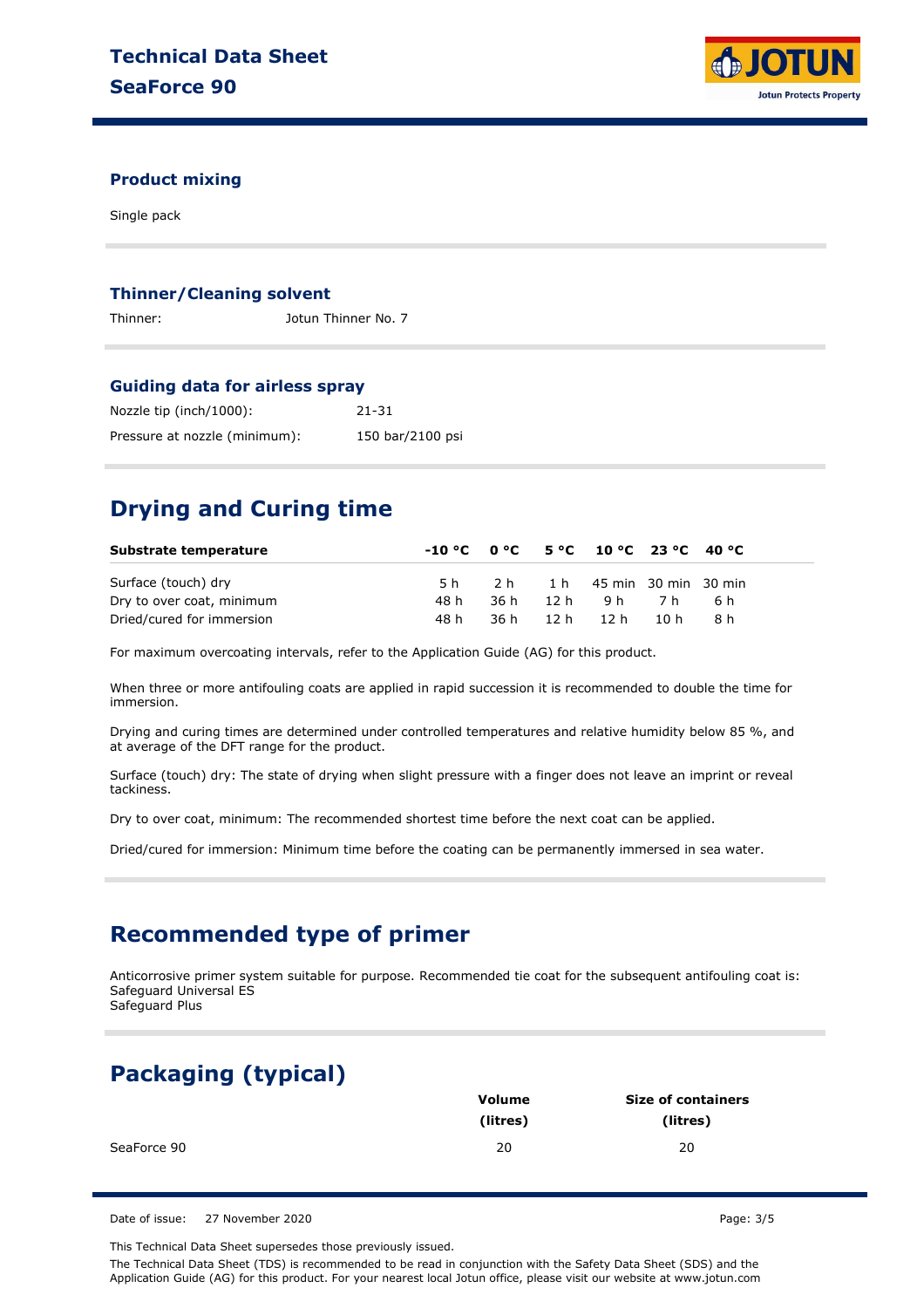

The volume stated is for factory made colours. Note that local variants in pack size and filled volumes can vary due to local regulations.

# **Storage**

The product must be stored in accordance with national regulations. Keep the containers in a dry, cool, well ventilated space and away from sources of heat and ignition. Containers must be kept tightly closed. Handle with care.

### **Shelf life at 23 °C**

SeaForce 90 18 month(s)

For other colours than red, the shelf life is 6 months.

In some markets commercial shelf life can be dictated shorter by local legislation. The above is minimum shelf life, thereafter the paint quality is subject to re-inspection.

# **Caution**

This product is for professional use only. The applicators and operators shall be trained, experienced and have the capability and equipment to mix/stir and apply the coatings correctly and according to Jotun's technical documentation. Applicators and operators shall use appropriate personal protection equipment when using this product. This guideline is given based on the current knowledge of the product. Any suggested deviation to suit the site conditions shall be forwarded to the responsible Jotun representative for approval before commencing the work.

# **Health and safety**

Please observe the precautionary notices displayed on the container. Use under well ventilated conditions. Do not inhale spray mist. Avoid skin contact. Spillage on the skin should immediately be removed with suitable cleanser, soap and water. Eyes should be well flushed with water and medical attention sought immediately.

# **Colour variation**

When applicable, products primarily meant for use as primers or antifoulings may have slight colour variations from batch to batch. Such products may fade and chalk when exposed to sunlight and weathering.

Colour and gloss retention on topcoats/finish coats may vary depending on type of colour, exposure environment such as temperature, UV intensity etc., and application quality. Contact your local Jotun office for further information.

# **Disclaimer**

The information in this document is given to the best of Jotun's knowledge, based on laboratory testing and practical experience. Jotun's products are considered as semi-finished goods and as such, products are often used under conditions beyond Jotun's control. Jotun cannot guarantee anything but the quality of the product itself. Minor product variations may be implemented in order to comply with local requirements. Jotun reserves the right to change the given data without further notice.

Users should always consult Jotun for specific guidance on the general suitability of this product for their needs and specific application practices.

Date of issue: 27 November 2020

This Technical Data Sheet supersedes those previously issued.

The Technical Data Sheet (TDS) is recommended to be read in conjunction with the Safety Data Sheet (SDS) and the Application Guide (AG) for this product. For your nearest local Jotun office, please visit our website at www.jotun.com